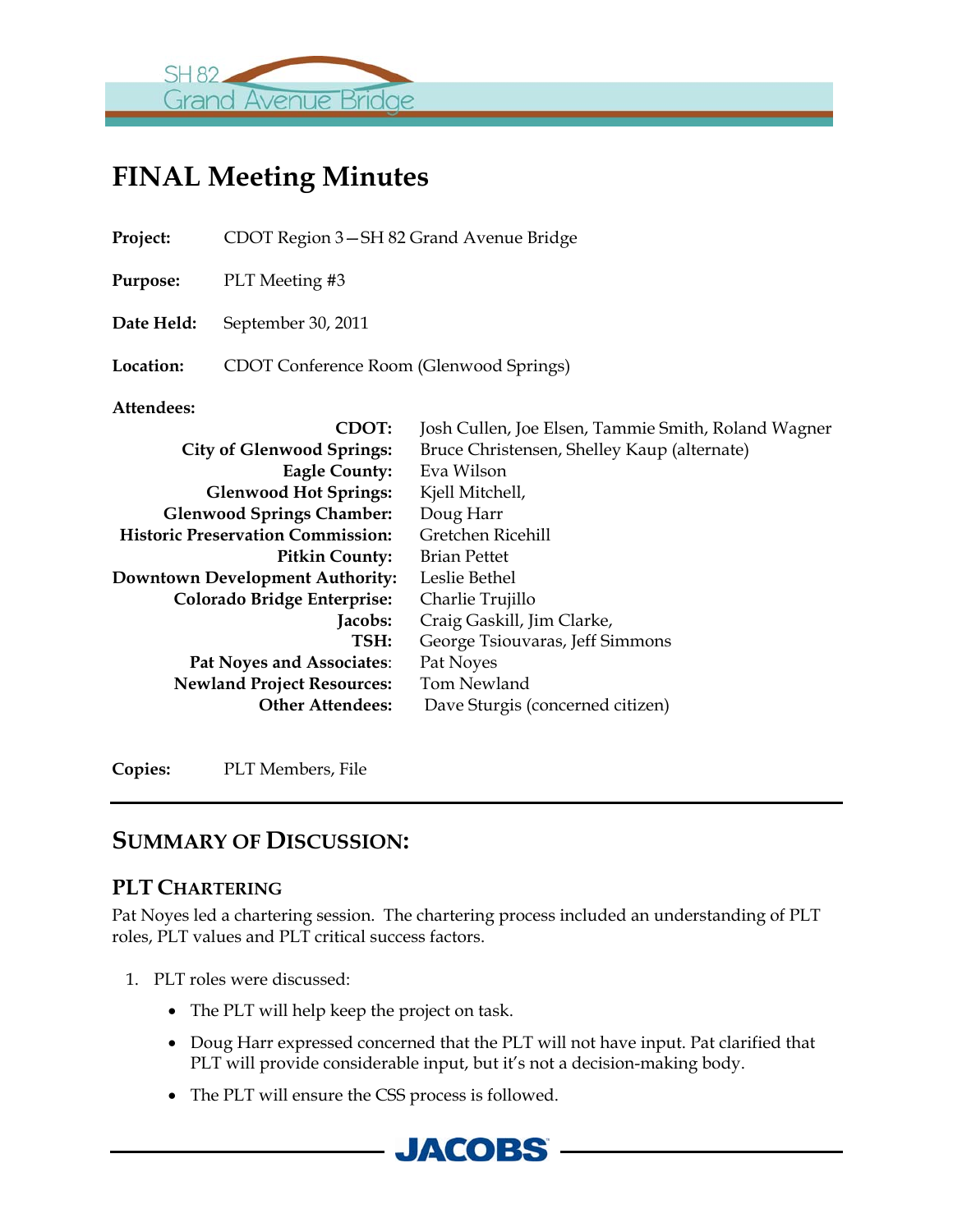- The PLT helps set up the way decisions get made.
- Pat discussed commitment and consistency for involvement of PLT members.
- 2. How frequently will we meet? maybe monthly for 5 to 6 months, then taper back to maybe every 3 months during environmental process. Future meetings will likely be longer.
- 3. Does the PLT have the right membership?

The group discussed having Shelley Kaup be a full-time PLT member, representing the Transportation Commission. Shelley will confirm with the Commission that she can serve that role. (Note: the Commission subsequently voted in favor of having Shelley represent them on the PLT).

- 4. PLT Values and critical success factors were discussed.
- 5. Values and critical success factors are used to create the context statement. The context statement defines what is important about the bridge in the community.
- 6. Values were framed through the question: What's important to the community and this environment? Values identified by the PLT include:
	- Tourism
	- Aesthetics
	- Gateway/market
	- Employment life line for Upper Valley and local
	- Emergency services critical link
	- Connects downtown/river
	- Natural beauty/hotel/pool
	- Heart of town connection
	- Mountain Valley
- 7. Critical Success Factors were identified by the question: What are the success factors needed to make this a successful project?. Critical success factors identified by the PLT include:
	- Iconic structure
	- Safety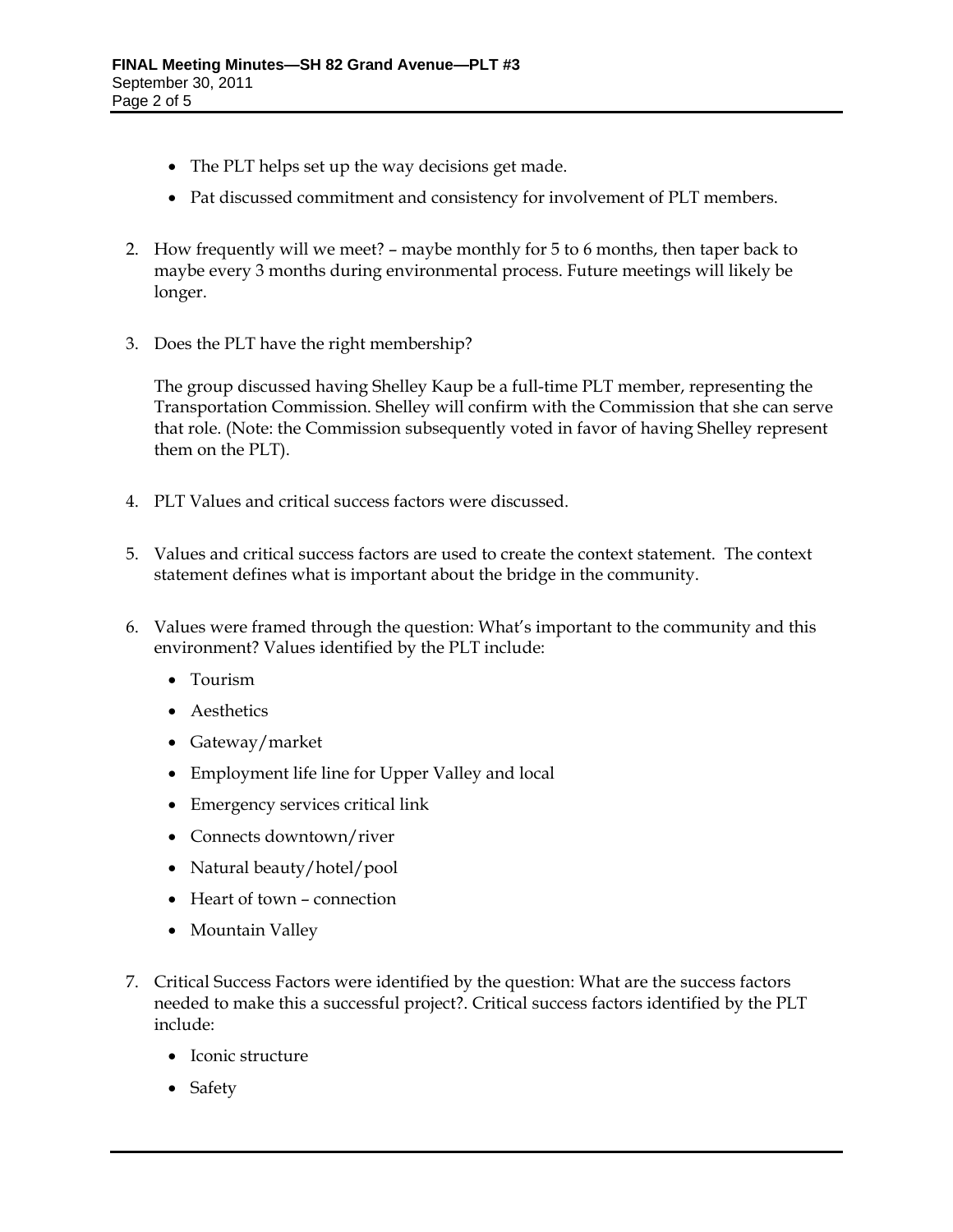- Connection to 6th St.
- Minimize construction impacts
- Provide for activity under the bridge vital
- Minimize environmental impacts
- Accommodate traffic flow/demand
- Design for sustainability
- Looks like it grew out of history of Glenwood Springs
- Positive economic impact (short- and long-term)
- Invigorates activity on the two 'wing' streets
- Accommodates flow of traffic on I-70
- Enhance recreation on river
- Affordable
- Doesn't impact aquifer/hot springs
- Source of community pride
- Maintains appropriate speeds on Grand Avenue
- Improves pedestrian/ bicycle/ ADA accessibility
- Engage public/community
- Meet current design standards
- 8. Following input from the PLT on values and critical success factors, Pat presented a draft context statement as follows:

"The Grand Avenue bridge over the Colorado River, Interstate 70 and the railroad tracks, connects north and south Glenwood Springs, I-70 and State Highway 82, and the historic districts of downtown and the Glenwood Hot Springs.

The bridge stands as a gateway to the city of Glenwood Springs, Glenwood Canyon, the Roaring Fork Valley, and Colorado's western slope communities. It serves local, regional and state travel, local commuters, emergency response, bicyclists and pedestrians.

The soaring walls of Glenwood Canyon; the rich history of Glenwood Springs, built at the confluence of the Colorado and Roaring Fork Rivers; mining; tourism and recreation define a splendid and vivid context for the Grand Avenue bridge."

#### **COMMUNICATION**

Consider an information type of web site, such as *Sharepoint* for information sharing.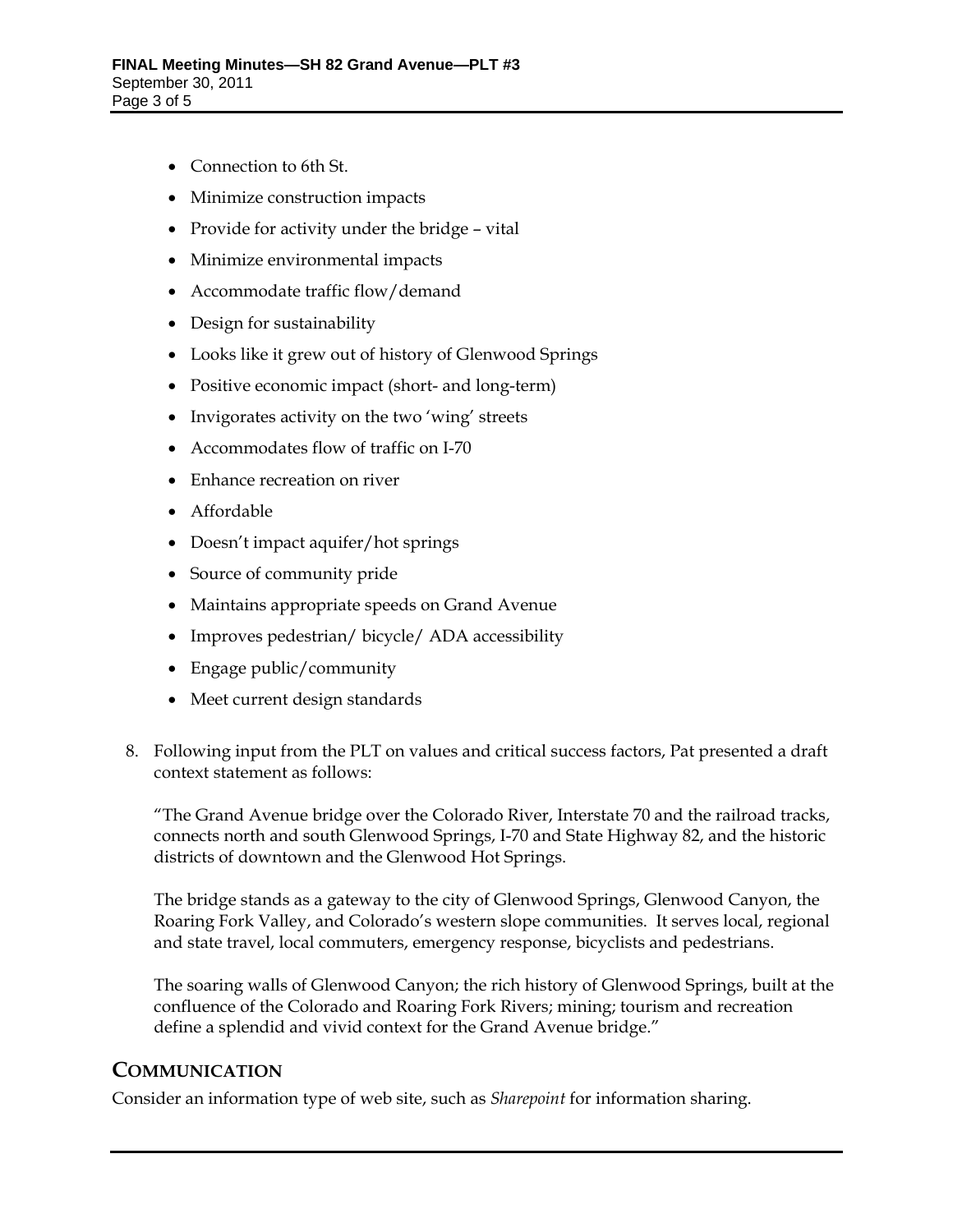If the PLT needs to review materials prior to meetings, provide the information at least 1 week prior.

#### **BRIDGE SUFFICIENCY**

George Tsiouvaras presented the current understanding of the bridge condition.

- Structurally, it's fairly average for its age, but no detailed inspections have been made.
- The bridge was originally designed for 2 lanes and 25 tons. It is now 4 lanes and design standards are for 45 tons.
- It is rated down due to functional obsolescence. While there are many factors here, the more obvious ones are the 9-foot 4-inch lanes, the lack of system redundancy, lack of adequate clearance for I-70 lanes and less than required vertical clearance for both the railroad and 7th Street.
- There are known scour issues. A 1992 event resulted in scour two feet below the bottom of the bridge footer.
- Water currently leaches through the bridge deck creating icicles under the bridge in the winter.
- Bridge Enterprise sees this bridge as a poor condition bridge.
- There is concern over the age of the bridge and how this might affect fatigue in the steel members.
- There is concern over condition of concrete in deck. There is no waterproofing membrane in the deck.
- Upcoming tasks will be to conduct additional research and engineering studies on the bridge to answer these questions. This is scheduled within the next 3 months.
- The project needs to look beyond the bridge sufficiency rating and consider what is the best solution given the actual condition and problems with the bridge.
- The project needs to consider beyond what will increase rating, and what is the future life of bridge
- Kjell Mitchell expressed concern about the safety of patrons from falling concrete off bridge. Concrete has fallen off the bridge in the past and landed on vehicles parked underneath.

# **NEPA 101**

Due to time constraints, the NEPA 101 presentation will be scheduled for next meeting. The handout will be provided to the PLT prior to the meeting.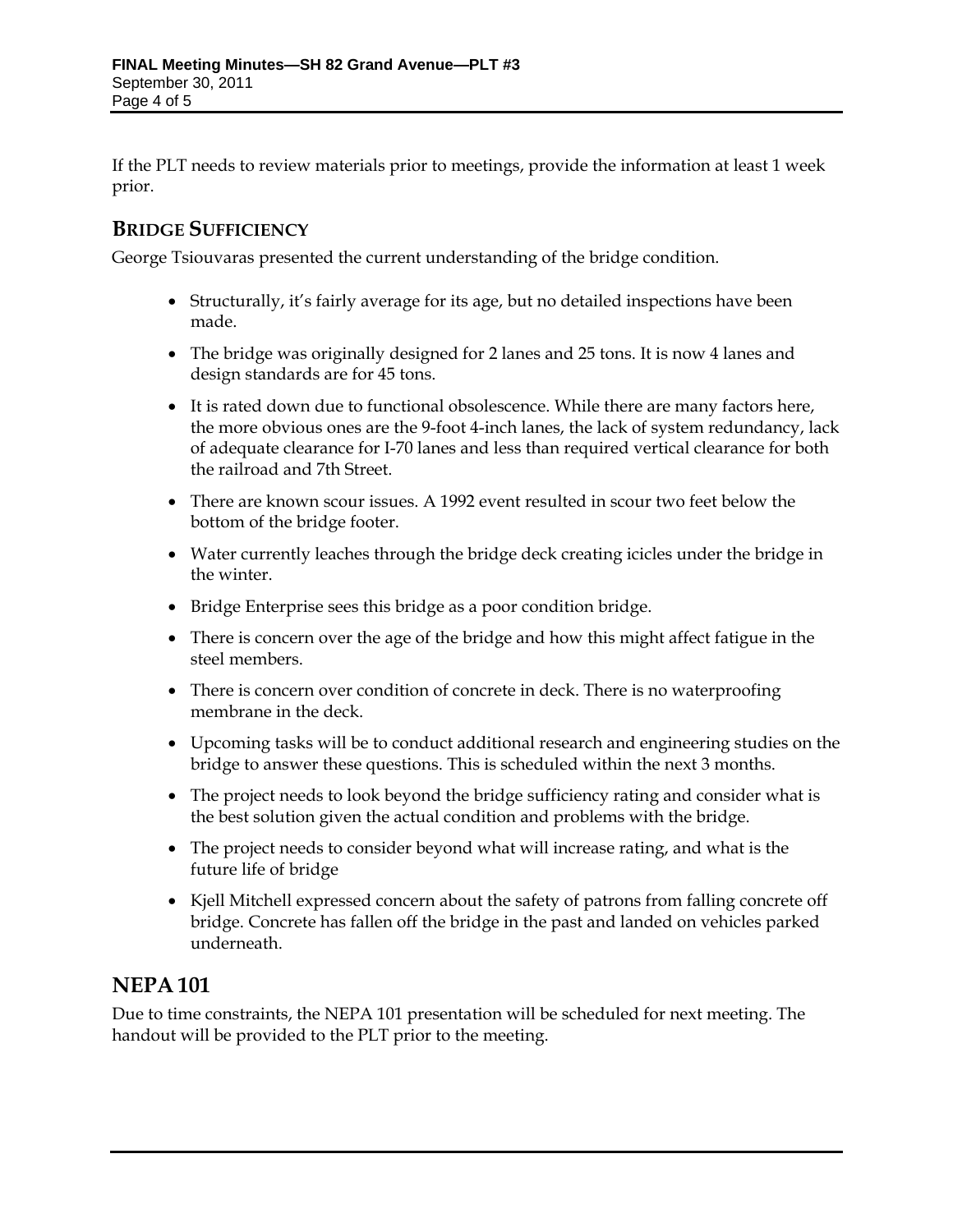## **UPCOMING ACTIVITIES (NEAR TERM)**

- 1. A Visioning session is being planned. An issues task force was set up to help plan for the visioning session. PLT participants include Shell Kaup and Kjell Mitchell. This will involve one or two planning meetings.
- 2. Further bridge analysis will be conducted over the next 2 to 3 months.
- 3. A project website will be set up and the project team will begin meeting with project stakeholders.

## **COMMENTS/QUESTIONS**

1. A question was raised about developing success factors. Developing success factors implies judgments. We want folks and decision-makers to make their own judgments. Criteria will be developed that will be used to evaluate the alternatives.

## **ACTION ITEMS**

- 1. Consider an information type of web site, such as Sharepoint for information sharing.
- 2. NEPA 101 presentation will be scheduled for next meeting. The handout will be provided to the PLT prior to the meeting.

J:\\_Transportation\WVXX1306\_GrandAve\meetings\PLT\PLT3\SH 82 Grand Ave Bridge\_PLT #3 FINAL\_meeting minutes\_093011.doc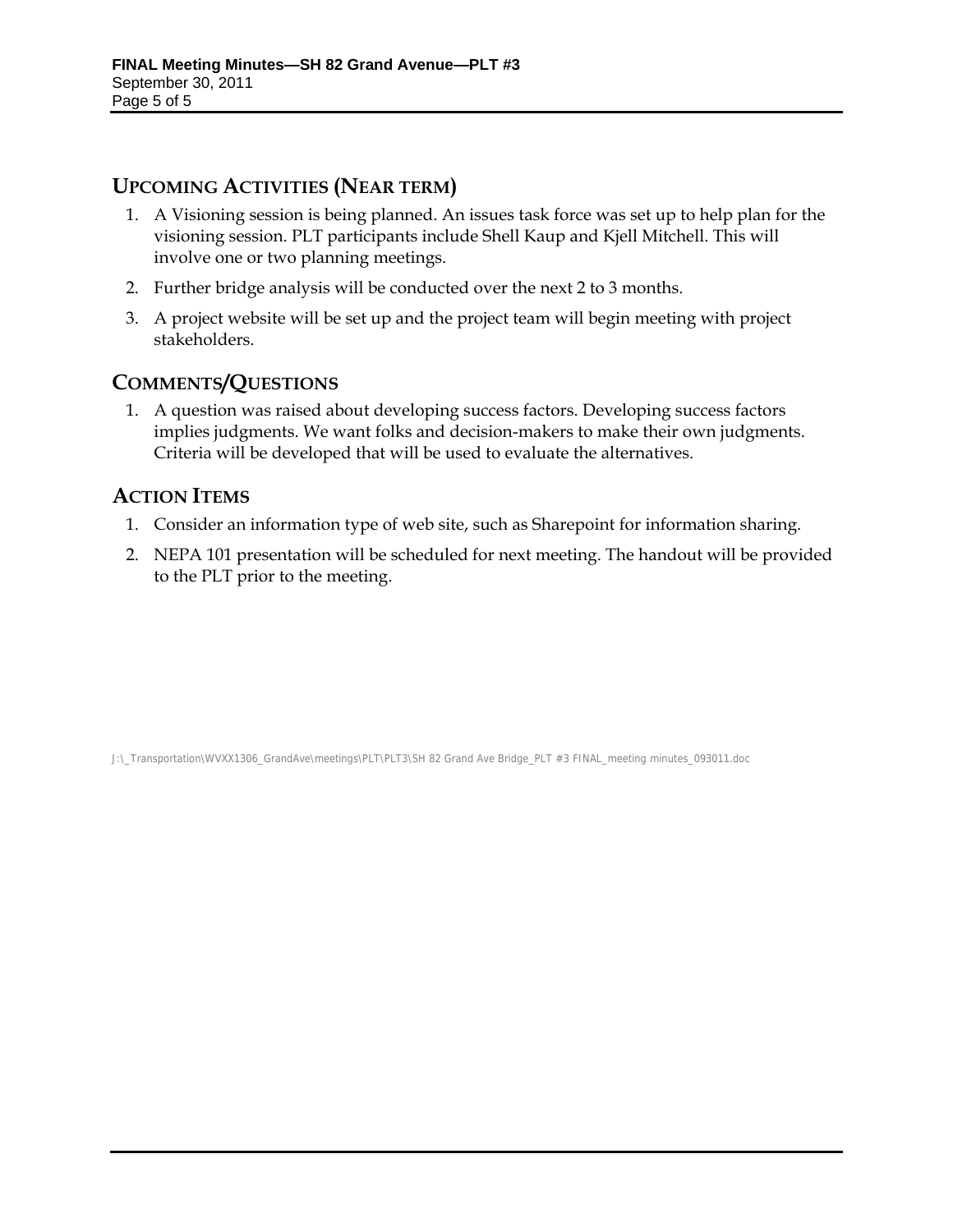# **Grand Avenue Bridge from PLT meeting September 29, 2011**

#### **Context Statement**

The Grand Avenue bridge over the Colorado River, Interstate 70 and the railroad tracks, connects north and south Glenwood Springs, I-70 and State Highway 82, and the historic districts of downtown and the Glenwood Hot Springs.

The bridge stands as a gateway to the city of Glenwood Springs, Glenwood Canyon, the Roaring Fork Valley, and Colorado's western slope communities. It serves local, regional and state travel, local commuters, emergency response, bicyclists and pedestrians.

The soaring walls of Glenwood Canyon; the rich history of Glenwood Springs, built at the confluence of the Colorado and Roaring Fork Rivers; mining; tourism and recreation define a splendid and vivid context for the Grand Avenue bridge.

#### **Critical Success Factors**

- Meet current design standards
- Safety
- Pedestrian, bicycle, and ADA access
- Iconic structure
- Promote appropriate speeds
- Connection to  $6<sup>th</sup>$  Street
- Minimize construction impacts
- Solve problems into the future
- Provide for activities and vibrant street life under the bridge
- Avoid and minimize environmental impacts
- Accommodate traffic flow and demand
- Design for sustainability
- Looks like it grew out of the history of Glenwood Springs
- Positive economic impact, short and long-term
- Invigorates activity on Wing Street
- Accommodates traffic flow on I-70
- Maintain and enhance recreation on the river
- Affordable
- Doesn't impact aquifer and hot springs
- Source of community pride
- Engaged public and community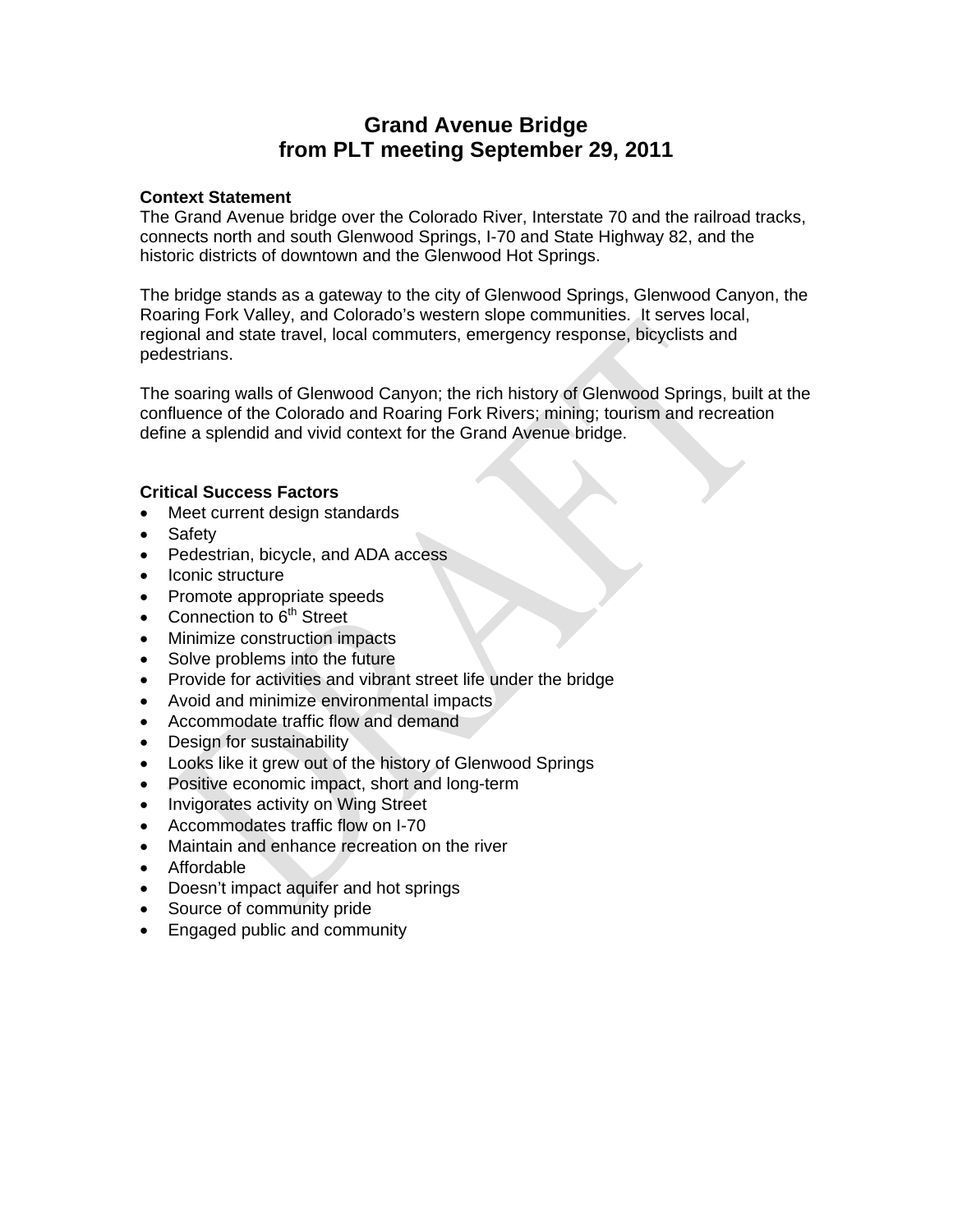|                                               |                         | Video Conference Sign in Sheet for Region 3                              |                                          |                                                       |
|-----------------------------------------------|-------------------------|--------------------------------------------------------------------------|------------------------------------------|-------------------------------------------------------|
| Date: $\frac{9}{50}$ //                       | <b>Meeting Purpose:</b> | CORAND AVE BRIDE                                                         |                                          |                                                       |
| <b>Hosted By (need</b><br>location&host name) |                         | PIT#Z                                                                    | available, would you                     | If video conference not If travel, how many overnight |
| <b>Conferenced With (need</b><br>locations):  |                         | CEOT RECORN 3                                                            | (a) travel (b) phone in<br>or (c) cancel | stays, location of stay and per<br>diem?              |
| Name (Last, First):                           |                         | Title:                                                                   |                                          |                                                       |
| WLLEN, JOSH                                   |                         | CDOT PE                                                                  |                                          |                                                       |
| Bruce Christensen                             |                         | c.f.                                                                     |                                          |                                                       |
| Tom Newland                                   |                         | Newland projet Kesovaos                                                  |                                          |                                                       |
| EVA WILSON                                    |                         | EAGLE COUNTY ENGR                                                        |                                          |                                                       |
| GRETZHEAL RICEHILL                            |                         | SR. PLAULLER, CITY GWS                                                   |                                          |                                                       |
| ESNIE BETHEL                                  |                         | DIROCOR DOWNMUN DEU.                                                     |                                          |                                                       |
| Joe Elsen                                     |                         | CDOT                                                                     |                                          |                                                       |
| BRIGGEN PETTER                                |                         | Pittin County                                                            |                                          |                                                       |
| Charlie Truillo                               |                         | BE/CDOT                                                                  |                                          |                                                       |
| SHELLEY KAUP                                  |                         | City Council - Ligson                                                    |                                          |                                                       |
| DOUG HARR                                     |                         | CHAMBER                                                                  |                                          |                                                       |
| George Tsiouvaras<br>$\sqrt{eff}$ Simmons     |                         | Design Tsiouvares Simmars Holderess<br>Design / Tsipougressimmons Holden |                                          |                                                       |
| GGskil)<br>T914                               |                         | Project Wkshayer Lacebs                                                  |                                          |                                                       |
| Muyes                                         |                         | CSS Process/ Riblic Inclu                                                |                                          |                                                       |
| $Clcr$ $e$                                    |                         | Env. Leed-Jacobs.                                                        |                                          |                                                       |
| LOLANO WAGNER                                 |                         | COOT RE                                                                  |                                          |                                                       |
|                                               |                         | Tamara Smith<br>Tor more attendees, please continue on reverse side.     |                                          |                                                       |
| APPTL ON BACK SIDE                            |                         |                                                                          |                                          |                                                       |